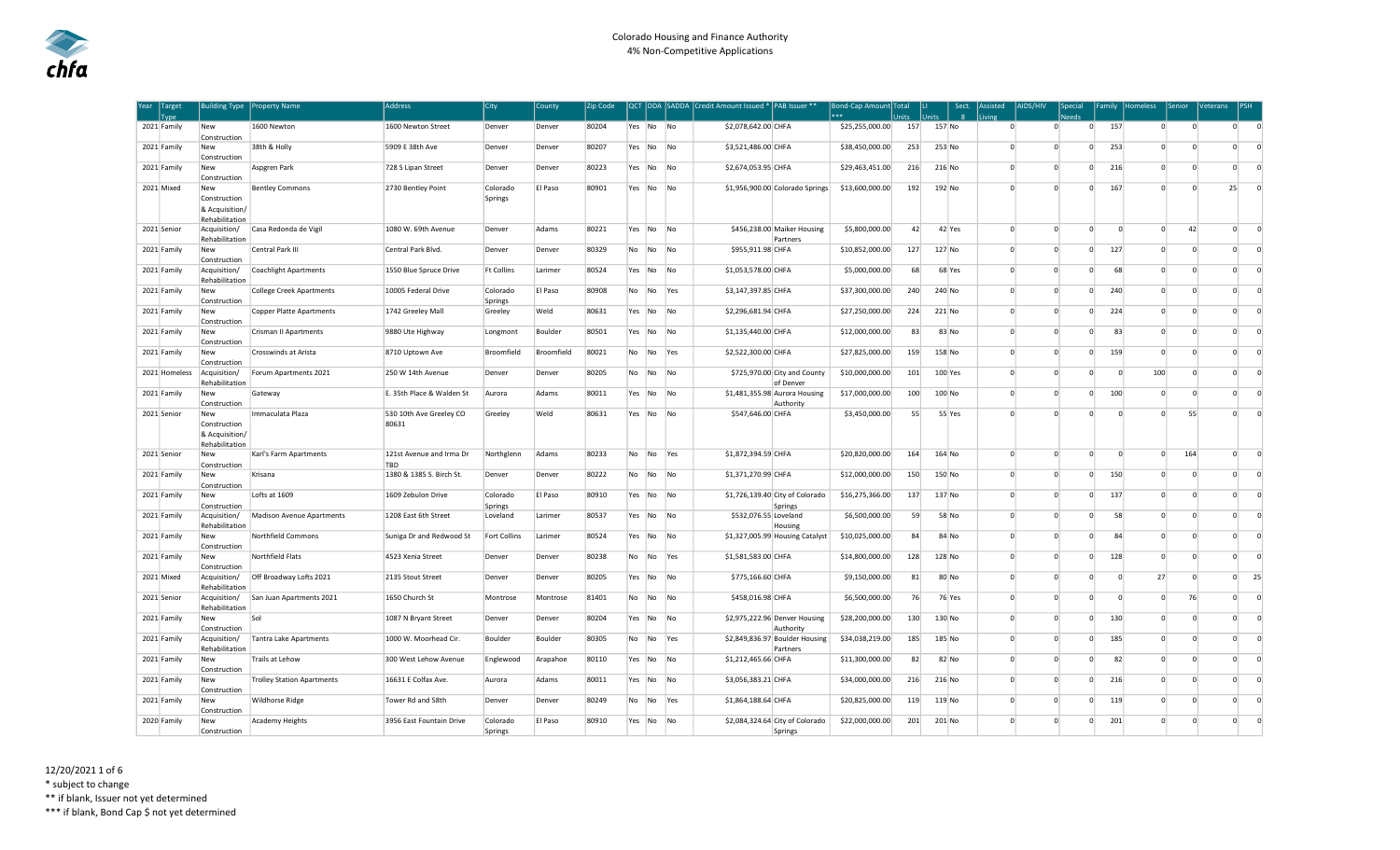| <b>Property Name</b>              | 20%<br>Units | Jnits                      | Units             | Units                | Units                 | 70%<br>Units          | Units          | Jnits          | Studio<br>Jnits |                | 1 B<br><b>Units</b> | 2BR<br>Units   | 3 BR<br>Units           | 4 BR<br>Units | 5 BR<br>Units  |                | <b>PIS Date</b> | <b>Sponsor Name</b>                  | <b>First Name</b> | Last Name   | Email                          | <b>Sponsor Phone</b> |
|-----------------------------------|--------------|----------------------------|-------------------|----------------------|-----------------------|-----------------------|----------------|----------------|-----------------|----------------|---------------------|----------------|-------------------------|---------------|----------------|----------------|-----------------|--------------------------------------|-------------------|-------------|--------------------------------|----------------------|
| 1600 Newton                       |              | $\Omega$                   | $\overline{0}$    | 23<br>8 <sup>1</sup> | 126                   |                       | $\mathbf{0}$   | $\overline{0}$ | $\mathbf{0}$    | 73             | 57                  | 20             | 7                       |               | $\circ$        | $\overline{0}$ |                 | Sloan's Lake Affordable Housing, LLC | David             | Zucker      | david@zocalodevelopment.com    | (303) 320-8611       |
| 38th & Holly                      |              | $\overline{0}$<br>16       | 23                | 40                   | 125                   |                       | 40             | 9              | $\mathbf 0$     | $\circ$        | 84                  | 106            | 34                      |               | 29             | $\mathbf{0}$   |                 | DelWest                              | Joe               | DelZotto    | jad@delwest.com                | (720) 708-4065       |
| Aspgren Park                      |              | $\overline{0}$             | $\overline{0}$    | 5<br>40              | 126                   |                       | 45             | $\overline{0}$ | $\mathbf 0$     | $\circ$        | 45                  | 108            | 63                      |               | $\overline{0}$ | $\overline{0}$ |                 | 728 S Lipan Street, LLLP             | Jordan            | Zielinski   | housing@stcharlestown.com      | (720) 598-1300       |
| <b>Bentley Commons</b>            |              | $\Omega$<br>27             | 19                | 102                  |                       | 44                    | $\overline{0}$ | $\Omega$       | $\Omega$        | $\Omega$       | 60                  | 105            | 27                      |               | $\overline{0}$ | $\overline{0}$ |                 | <b>Greccio Housing Unlimited</b>     | Lee               | Patke       | lpatke@greccio.org             | 7194195612           |
| Casa Redonda de Vigil             |              | $\overline{0}$             | $\overline{0}$    | $\overline{0}$       | $\overline{0}$        | 42                    | $\overline{0}$ | $\overline{0}$ | $\Omega$        | $\overline{0}$ | 42                  | $\overline{0}$ | $\overline{0}$          |               | $\mathbf{0}$   | $\overline{0}$ |                 | <b>Maiker Housing Partners</b>       | Sarah             | Vogl        | svogl@maikerhp.org             | 3032272076           |
| Central Park III                  |              | $\overline{0}$<br>11       | 18                | 82                   |                       | 16                    | $\overline{0}$ | $\Omega$       | $\mathbf 0$     | 12             | 33                  | 76             | 6                       |               | $\overline{0}$ | $\overline{0}$ |                 | Northeast Denver Housing Center      | Getabecha         | Mekonnen    | gmekonnen@nedenverhousing.org  | (303) 377-3334       |
| <b>Coachlight Apartments</b>      |              | 68<br>$\Omega$             |                   | $\Omega$             | $\Omega$              | $\overline{0}$        | $\overline{0}$ | $\Omega$       | $\Omega$        | $\Omega$       | $\overline{0}$      | 60             | 8                       |               | $\overline{0}$ | $\circ$        |                 | Neighbor to Neighbor, Inc.           | Kelly             | Evans       | kevans@n2n.org                 | 9704882363           |
| <b>College Creek Apartments</b>   |              | $\overline{0}$             | $\mathbf 0$       | $\overline{0}$       | $\overline{0}$<br>240 |                       | $\overline{0}$ | $\overline{0}$ | $\mathbf 0$     | $\mathbf{0}$   | 30                  | 90             | 108                     |               | 12             | $\overline{0}$ |                 | Lincoln Avenue Capital               | Ben               | Taylor      | btaylor@lincolnavecap.com      | 6083476604           |
| Copper Platte Apartments          |              | $\circ$                    | $\mathbf 0$       | $\overline{0}$       | $\overline{0}$<br>221 |                       | $\overline{0}$ | $\overline{0}$ | $\circ$         | $\overline{0}$ | 64                  | 102            | 39                      |               | 16             | $\overline{0}$ |                 | Copper Platte Apartments, LLC        | Darin             | Davidson    | darind@inlandconstruction.com  | (509) 321-3222       |
| Crisman II Apartments             |              | $\overline{0}$             | 9<br>12           | 28                   |                       | $\overline{4}$        | 14             | 16             | 0               | $\circ$        | 36                  | 38             | 9                       |               | $\overline{0}$ | $\overline{0}$ |                 | <b>MGL Partners</b>                  | Danielle          | Vachon      | Dvachon@mglpartners.com        | 3038926600           |
| Crosswinds at Arista              |              | $\overline{0}$             | 8                 | $\mathbf{0}$<br>16   | 134                   |                       | $\mathbf{0}$   | $\Omega$       | $\mathbf 0$     | $\circ$        | 54                  | 83             | 21                      |               | $\overline{0}$ | $\overline{0}$ |                 | Crosswings at Arista, LLC            | Kimball           | Crangle     | kcrangle@gormanusa.com         | (303) 887-2707       |
| Forum Apartments 2021             |              | $\Omega$                   | 100<br>$\Omega$   |                      | $\overline{0}$        | $\overline{0}$        | $\overline{0}$ | $\overline{0}$ | $\Omega$        | 100            | $\Omega$            | $\Omega$       | $\circ$                 |               | $\overline{0}$ | $\overline{0}$ |                 | Colorado Coalition for the Homeless  | John              | Parvensky   | jp@coloradocoalition.org       | 3032855204           |
| Gateway                           |              | $\overline{0}$             | $\mathbf 0$       | $\overline{0}$<br>28 |                       | 44                    | 28             | $\overline{0}$ | $\mathbf 0$     | $\circ$        | 40                  | 50             | 10                      |               | $\overline{0}$ | $\overline{0}$ |                 | <b>Aurora Housing Authority</b>      | Dayna             | Ashley-Oehm | dashleyoehm@aurorahousing.org  | 7202512068           |
| Immaculata Plaza                  |              | $\Omega$<br>55             |                   | $\Omega$             | $\overline{0}$        | $\overline{0}$        | $\overline{0}$ | $\Omega$       | $\Omega$        | $\overline{0}$ | 55                  | $\Omega$       | $\circ$                 |               | $\overline{0}$ | $\Omega$       |                 | Archdiocesan Housing Inc.            | Justin            | Raddatz     | iraddatz@archhousing.com       | 3038300215           |
| Karl's Farm Apartments            |              | $\overline{0}$<br>$\Omega$ |                   | $\overline{0}$       | $\circ$<br>164        |                       | $\overline{0}$ | $\overline{0}$ | $\mathbf 0$     | 35             | 94                  | 35             | $\overline{0}$          |               | $\overline{0}$ | $\overline{0}$ |                 | <b>DBG Properties LLC</b>            | Eric              | Grodahl     | egrodahl@dbgpropertiesllc.com  | 5038603298           |
| Krisana                           |              | $\overline{0}$             | $\overline{0}$    | $\overline{0}$       | 150<br>$\overline{0}$ |                       | $\overline{0}$ | $\overline{0}$ | $\mathbf 0$     | 31             | 69                  | 50             | $\overline{0}$          |               | $\overline{0}$ | $\overline{0}$ |                 | Lexton McDermott                     | Arthur            | McDermott   | arthur@mcdermottproperties.com | 3037731551           |
| Lofts at 1609                     |              | $\overline{0}$             | $\overline{7}$    | $\Omega$<br>65       |                       | $\overline{0}$        | 65             | $\overline{0}$ | $\Omega$        | $\overline{0}$ | 65                  | 54             | 18                      |               | $\overline{0}$ | $\circ$        |                 | Lofts at 1609 LLC                    | Jon               | Atlas       | jatlas@cohenesrey.com          | (913) 671-3389       |
| <b>Madison Avenue Apartments</b>  |              | $\overline{0}$             | $\Omega$          | $\overline{0}$<br>10 |                       | 48                    | $\overline{0}$ | $\Omega$       | $\mathbf 0$     | $\Omega$       | 12                  | 35             | 11                      |               | $\overline{0}$ | $\overline{0}$ |                 | Madison RHF Partners, LP             | Anders            | Plett       | anders.plett@rhf.org           | (562) 257-5309       |
| Northfield Commons                |              | $\overline{0}$             | $\overline{5}$    | $\Omega$             | 8                     | 71                    | $\overline{0}$ | $\Omega$       | $\Omega$        | $\overline{0}$ | 24                  | 42             | 18                      |               | $\overline{0}$ | $\overline{0}$ |                 | Mercy Housing Mountain Plains        | Kuhl              | Brown       | Kuhl.Brown@mercyhousing.org    | 3038303470           |
| Northfield Flats                  |              | $\Omega$<br>10             | 20                | 34                   |                       | 28                    | 26             | 10             | $\Omega$        | $\overline{0}$ | 42                  | 82             | $\Delta$                |               | $\overline{0}$ | $\Omega$       |                 | Northfield Flats LLC                 | George            | Thorn       | gthorn@milehighdevelopment.com | (303) 808-4500       |
| Off Broadway Lofts 2021           |              | $\overline{0}$<br>27       | 13                | 12                   |                       | 28                    | $\overline{0}$ | $\overline{0}$ | $\mathbf 0$     | 15             | 42                  | 20             | $\overline{\mathbf{3}}$ |               | $\overline{0}$ | $\circ$        |                 | Colorado Coalition for the Homeless  | John              | Parvensky   | jp@coloradocoalition.org       | 3032855204           |
| San Juan Apartments 2021          |              | $\overline{0}$             | $\mathbf 0$<br>14 | 46                   |                       | 16                    | $\overline{0}$ | $\overline{0}$ | $\mathbf 0$     | $\circ$        | 76                  | $\mathbf{0}$   | $\mathbf 0$             |               | $\overline{0}$ | $\mathbf{0}$   |                 | Steele San Juan LLC                  | Deborah           | Quinlan     | dquinlan@steelellc.com         | (303) 322-8888       |
| Sol                               | 13           | 33                         | 21                | 12                   |                       | $\mathbf{0}$          | 33             | 18             | $\overline{0}$  | $\circ$        | 16                  | 69             | 24                      |               | 21             | $\overline{0}$ |                 | <b>SOL Housing Partners LLLP</b>     | Ryan              | Tobin       | rtobin@denverhousing.org       | (720) 932-3154       |
| <b>Tantra Lake Apartments</b>     |              | $\overline{0}$             | $\Omega$          | $\Omega$             | $\overline{0}$<br>185 |                       | $\overline{0}$ | $\overline{0}$ | $\Omega$        | $\overline{0}$ | 69                  | 102            | 14                      |               | $\overline{0}$ | $\overline{0}$ |                 | <b>Boulder Housing Partners</b>      | Melissa           | McGinley    | mcginleym@boulderhousing.org   | 7203903885           |
| <b>Trails at Lehow</b>            |              | $\overline{0}$             | 5                 | $\overline{0}$       | $\overline{0}$        | 77                    | $\mathbf{0}$   | $\overline{0}$ | $\mathbf 0$     | $\circ$        | 32                  | 40             | 10                      |               | $\overline{0}$ | $\overline{0}$ |                 | Cohen-Esrey Development Group LLC    | Lisa              | Sorensen    | Isorensen@cohenesrey.com       | 3034008956           |
| <b>Trolley Station Apartments</b> |              | $\overline{0}$<br>30       | 48                |                      | $\mathbf{0}$          | 138<br>$\overline{0}$ |                | $\overline{0}$ | $\overline{0}$  | $\circ$        | 36                  | 108            | 72                      |               | $\overline{0}$ | $\overline{0}$ |                 | Roers Companies                      | Andy              | Bollig      | andy@roerscompanies.com        |                      |
| Wildhorse Ridge                   |              | $\Omega$<br>12             |                   | $\Omega$<br>47       |                       | $\Omega$              | 60             | $\Omega$       | $\Omega$        | $\Omega$       | $\Omega$            | 40             | 79                      |               | $\Omega$       | $\overline{0}$ |                 | <b>Envolve Communities</b>           | Ty                | Tyson       | ty.tyson@envolve LLc.com       | 3343229081           |
| <b>Academy Heights</b>            |              | $\overline{0}$<br>11       |                   | $\overline{0}$       | 157<br>$\Omega$       |                       | 33             | $\Omega$       | $\mathbf 0$     | $\Omega$       | 105                 | 72             | 24                      |               | $\overline{0}$ | $\mathbf{0}$   |                 | <b>DBG Properties LLC</b>            | Eric              | Grodahl     | egrodahl@dbgpropertiesllc.com  | 5038603298           |

12/20/2021 2 of 6 \* subject to change

\*\* if blank, Issuer not yet determined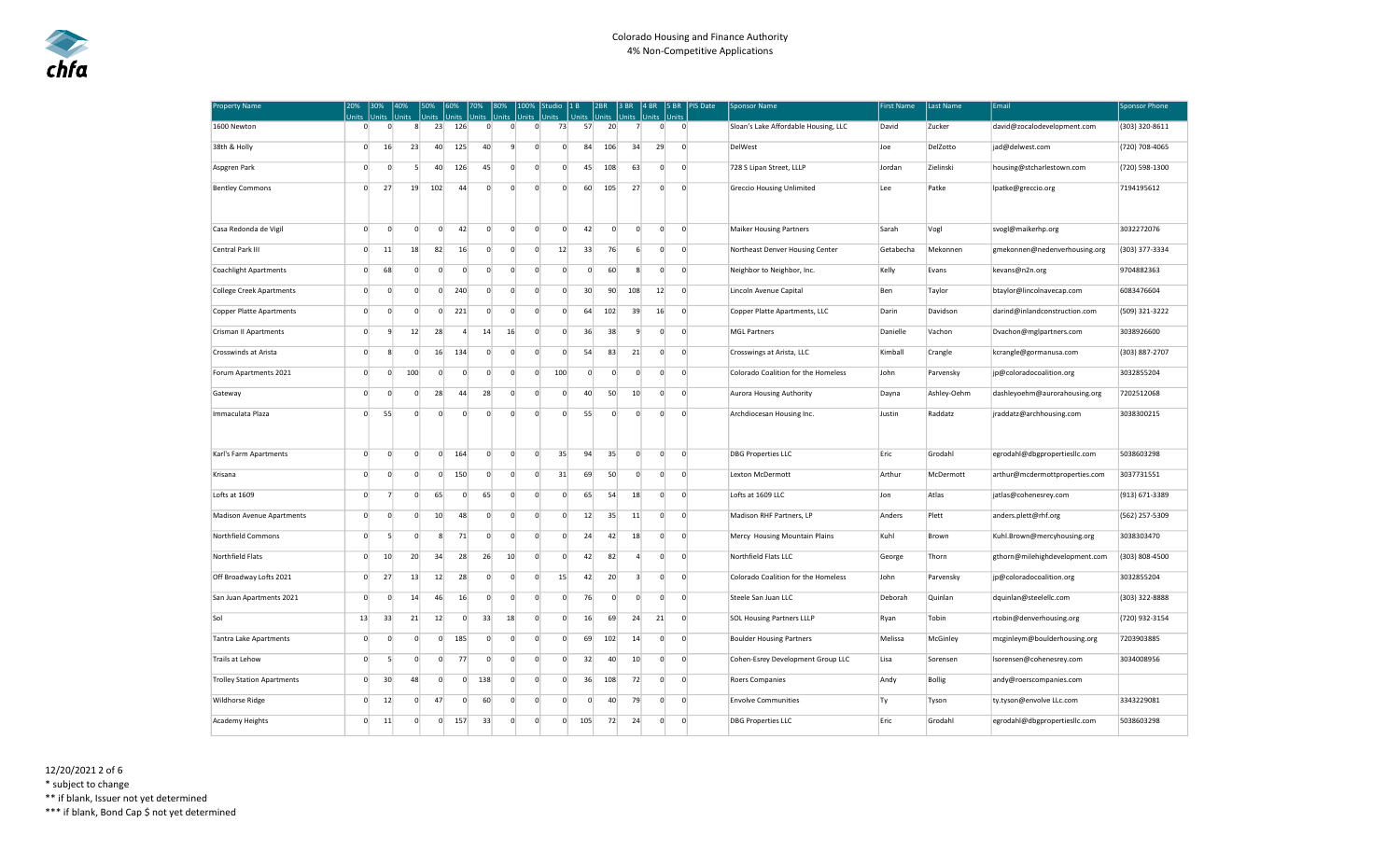| Year Target<br>Tvpe | Building Type                                           | <b>Property Name</b>             | <b>Address</b>                                                                 | <b>City</b>         | County    | Zip Code       |        |                          |                | QCT DDA SADDA Credit Amount Issued * PAB Issuer **                               | Bond-Cap Amount Total<br>k sk sk | Jnits | Sect.<br><b>Units</b><br>$\mathbf{R}$ | Assisted<br>Living | AIDS/HIV       | Special<br>haal |          | Family Homeless | Senior                 | Veterans       | IPSH     |
|---------------------|---------------------------------------------------------|----------------------------------|--------------------------------------------------------------------------------|---------------------|-----------|----------------|--------|--------------------------|----------------|----------------------------------------------------------------------------------|----------------------------------|-------|---------------------------------------|--------------------|----------------|-----------------|----------|-----------------|------------------------|----------------|----------|
| 2020 Family         | <b>New</b><br>Construction                              | Apex South                       | 8300 South Valley Highway                                                      | Englewood           | Douglas   | 80112          | No No  |                          | Yes            | \$2,642,048.00 Douglas County                                                    | \$28,725,000.00                  | 208   | 208 No                                | $\Omega$           | $\Omega$       | $\Omega$        | 208      | $\Omega$        | $\Omega$               | $\circ$        | $\Omega$ |
| 2020 Family         | Acquisition/<br>Rehabilitation                          | <b>Brookstone Apartments</b>     | 2575 East 1st Street                                                           | Loveland            | Larimer   | 80537          | No     | No                       | No             | \$695,542.97 Loveland<br>Housing                                                 | \$4,500,000.00                   | 72    | 71 No                                 | $\Omega$           | $\Omega$       | $\Omega$        | 72       | $\mathbf{0}$    | $\Omega$               | $\overline{0}$ | $\Omega$ |
| 2020 Family         | New<br>Construction                                     | <b>Crossing Pointe South</b>     | 4220 E. 104th Avenue,<br>BUILDINGS 2 & 3                                       | Thornton            | Adams     | 80233          | No.    | No                       | Yes            | \$2,262,885.38 Maiker Housing<br>Partners                                        | \$26,000,000.00                  | 142   | 142 No                                | $\Omega$           | $\Omega$       | $\Omega$        | 142      | $\Omega$        | $\Omega$               | $\Omega$       | $\Omega$ |
| 2020 Family         | New<br>Construction                                     | <b>Draper Commons</b>            | 405 Writers Way                                                                | Colorado<br>Springs | El Paso   | 80903          | Yes No |                          | No             | \$2,000,378.00 City of Colorado<br>Springs                                       | \$21,000,000.00                  | 280   | 280 No                                | $\Omega$           | $\Omega$       | $\Omega$        | 280      | $\Omega$        | $\Omega$               | $\Omega$       | $\Omega$ |
| 2020 Family         | Acquisition/<br>Rehabilitation                          | Madison Woods - Madison          | 1130-1190 35th Street                                                          | Boulder             | Boulder   | 80303          | No     | No                       | <b>No</b>      | \$490,869.80 The Housing<br>Authority of the<br>City of Boulder<br>d/b/a Boulder | \$8,600,000.00                   | 33    | 33 Yes                                | $\Omega$           | $\Omega$       | $\Omega$        | 33       | $\Omega$        | $\Omega$               | $\Omega$       | $\Omega$ |
| 2020 Family         | Acquisition/<br>Rehabilitation                          | Madison Woods - Woodlands 2020   | 2663 Mapleton Ave                                                              | Boulder             | Boulder   | 80304          | No     | No                       | No             | \$293,815.85 The Housing<br>Authority of the<br>City of Boulder<br>d/b/a Boulder | \$4,700,000.00                   | 35    | 35 Yes                                | $\Omega$           | $\Omega$       | $\overline{0}$  | 35       | $\overline{0}$  | $\Omega$               | $\overline{0}$ | $\Omega$ |
| 2020 Family         | Acquisition/<br>Rehabilitation                          | Meadows Townhomes 2020           | 1105 Mountview Ave.                                                            | Fort Lupton         | Weld      | 80621          | No     | No                       | No             | \$340,841 Housing Catalyst                                                       | \$6,500,000.00                   | 51    | 51 Yes                                | $\Omega$           | $\overline{0}$ | $\mathbf{0}$    | 51       | $\overline{0}$  | $\overline{0}$         | $\overline{0}$ | $\circ$  |
| 2020 Mixed          | New<br>Construction                                     | Renaissance Legacy Lofts         | 2175 California St                                                             | Denver              | Denver    | 80205          | Yes No |                          | N <sub>0</sub> | \$398,808 CHFA                                                                   | \$5,300,000.00                   | 34    | 34 Yes                                | $\Omega$           | $\Omega$       | $\Omega$        | $\Omega$ | 16              | $\Omega$               | $\circ$        | 18       |
| 2020 Family         | Acquisition/<br>Rehabilitation                          | Swallow Road 2020                | 1303 W. Swallow Rd                                                             | <b>Fort Collins</b> | Larimer   | 80526          | No     | No                       | No             | \$953,032 Housing Catalyst                                                       | \$6,825,000.00                   | 84    | 84 No                                 | $\Omega$           | $\Omega$       | $\Omega$        | 84       | $\Omega$        | $\overline{0}$         | $\mathbf 0$    | $\Omega$ |
| 2020 Family         | New<br>Construction                                     | Thrive                           | 2660 West Holden Place                                                         | Denver              | Denver    | 80204          | Yes    | No                       | <b>No</b>      | \$2,313,155 Housing<br>Authority of the<br>City of Denver                        | \$25,000,000.00                  | 105   | 105 No                                | $\Omega$           | $\Omega$       | $\overline{0}$  | 105      | $\mathbf{0}$    | $\overline{0}$         | $\circ$        | $\Omega$ |
| 2019 Family         | New<br>Construction                                     | Alpine Vista Apartments          | 6250 Barnes Rd.                                                                | Colorado<br>Springs | El Paso   | 80922          | No     | No                       | Yes            | \$1,449,869.00 El Paso County                                                    | \$22,311,646.00                  | 242   | 242 No                                | $\Omega$           | $\Omega$       | $\Omega$        | 242      | $\Omega$        | $\Omega$               | $\overline{0}$ | $\Omega$ |
| 2019 Family         | New<br>Construction                                     | Alta & 15th Apartments           | 15th and Pratt Street                                                          | Longmont            | Boulder   | 80501          | Yes    | No                       | No             | \$806,620.00 CHFA                                                                | \$10,775,000.00                  | 88    | 88 No                                 | $\Omega$           | $\Omega$       | $\overline{0}$  | 88       | $\Omega$        | $\overline{0}$         | $\circ$        | $\Omega$ |
| 2019 Senior         | Acquisition/<br>Rehabilitation                          | Aspen Meadows Apartments 2019    | 70 21st Ave                                                                    | Longmont            | Boulder   | 80501          | Yes No |                          | <b>No</b>      | \$463,884.50 Longmont<br>Housing                                                 | \$3,500,000.00                   | 50    | 50 No                                 | $\Omega$           | $\Omega$       | $\Omega$        | $\Omega$ | $\Omega$        | 50                     | $\Omega$       | $\Omega$ |
| 2019 Homeless       | New<br>Construction                                     | Atlantis Apartments II           | 420 W Cedar                                                                    | Denver              | Denver    | 80223          | Yes No |                          | No             | \$1,046,033.00 CHFA                                                              | \$10,300,000.00                  | 84    | 84 No                                 | $\Omega$           | $\Omega$       | $\mathbf 0$     | $\Omega$ | 24              | $\mathbf{0}^{\dagger}$ | $\mathbf{0}$   | $\Omega$ |
| 2019 Senior         | New<br>Construction                                     | Audrey                           | Intersection of Ridgeline<br>Street and Dorchester Blvd<br>(North West Corner) | Highlands<br>Ranch  | Douglas   | 80129          | No     | No                       | Yes            | \$1,432,210.00 Douglas County<br>Housing<br>Partnership                          | \$19,125,000.00                  | 134   | 134 No                                | $\Omega$           | $\Omega$       | $\Omega$        | $\Omega$ | $\Omega$        | 134                    | $\overline{0}$ | $\Omega$ |
| 2019 Family         | Acquisition/<br>Rehabilitation                          | Caesar Square                    | 9235 W. 48th Ave.                                                              | Wheat Ridge         | Jefferson | 80033          | No     | No                       | No             | \$944,254.98 MetroWest<br>Housing                                                | \$7,113,000.00                   | 108   | 108 No                                | $\Omega$           | $\Omega$       | $\Omega$        | 108      | $\Omega$        | $\Omega$               | $\circ$        | $\Omega$ |
| 2019 Mixed          | <b>New</b><br>Construction                              | Charity's House Apartments       | 3022 Welton Street                                                             | Denver              | Denver    | 80205          | Yes No |                          | No.            | \$651,297.05 CHFA                                                                | \$6,500,000.00                   | 36    | 36 Yes                                | $\Omega$           | $\Omega$       | $\Omega$        | $\Omega$ | 36              | $\Omega$               | $\circ$        | 36       |
| 2019 Family         | Acquisition/<br>Rehabilitation                          | Clare Gardens                    | 2800 N. Osceola St                                                             | Denver              | Denver    | 80212          | Yes    | No                       | No             | \$1,529,823.43 CHFA                                                              | \$21,700,000.00                  | 128   | 128 Yes                               | $\Omega$           | $\Omega$       | $\Omega$        | 128      | $\Omega$        | 0 <sup>1</sup>         | $\overline{0}$ | $\Omega$ |
| 2019 Family         | New<br>Construction                                     | Creek at Cottonwood              | 5975 Karst Heights                                                             | Colorado<br>Springs | El Paso   | 80924          | No     | No                       | <b>Yes</b>     | \$2,905,523.96 El Paso County<br>Housing                                         | \$42,290,000.00                  | 258   | 258 No                                | $\Omega$           | $\Omega$       | $\Omega$        | 258      | $\Omega$        | $\Omega$               | $\circ$        | $\Omega$ |
| 2019 Senior         | New<br>Construction<br>& Acquisition/<br>Rehabilitation | Denver Metro Village             | 1523 Quitman St                                                                | Denver              | Denver    | 80204          | Yes    | No                       | <b>No</b>      | \$2,775,554.40 CHFA                                                              | \$19,280,000.00                  | 210   | 210 No                                | $\Omega$           |                | $\Omega$        | $\Omega$ | $\Omega$        | 210                    | $\Omega$       | $\Omega$ |
| 2019 Family         | Acquisition/<br>Rehabilitation                          | Grace Apartments 2019            | 8888 E. 13th Avenue/ 1255 N. Denver<br>Yosemite St.                            |                     | Denver    | 80220-3584 Yes |        | No                       | <b>No</b>      | \$447,524.20 CHFA                                                                | \$6,305,983.00                   | 53    | 53 No                                 | $\Omega$           | $\Omega$       | $\Omega$        | 53       | $\Omega$        | $\overline{0}$         | $\overline{0}$ | $\Omega$ |
| 2019 Family         | New<br>Construction                                     | Greyhound Park Apartments        | 6200 Dahlia St                                                                 | Commerce<br>City    | Adams     | 80022          | Yes    | No                       | No             | \$2,323,761.00 CHFA                                                              | \$30,000,000.00                  | 223   | 223 No                                | $\Omega$           | $\Omega$       | $\Omega$        | 223      | $\Omega$        | 0 <sup>1</sup>         | $^{\circ}$     | $\Omega$ |
| 2019 Family         | New<br>Construction                                     | Lyons Valley Townhomes           | <b>TBD Carter Drive</b>                                                        | Lyons               | Boulder   | 80540          | No     | $\overline{\mathsf{No}}$ | No             | \$438,073.12 CHFA                                                                | \$7,300,000.00                   | 40    | 40 No                                 | $\Omega$           | $\Omega$       | $\Omega$        | 40       | $\Omega$        | $\Omega$               | $\Omega$       | $\Omega$ |
| 2019 Family         | Acquisition/<br>Rehabilitation                          | Pancratia Hall Lofts             | 3001 S. Federal Blvd                                                           | Denver              | Denver    | 80236          | Yes    | No                       | No             | \$676,457.70 CHFA                                                                | \$7,335,000.00                   | 68    | 68 No                                 | $\Omega$           | $\Omega$       | $\Omega$        | 68       | $\Omega$        | $\Omega$               | $\Omega$       | $\Omega$ |
| 2019 Family         | Acquisition/<br>Rehabilitation                          | Park Avenue West Apartments 2019 | 827 Park Avenue West                                                           | Denver              | Denver    | 80205          | Yes No |                          | No             | \$1,348,883.98 CHFA                                                              | \$19,890,000.00                  | 122   | 122 No                                |                    |                |                 |          |                 |                        |                |          |
| 2019 Family         | New<br>Construction                                     | Reserves at Green Valley Ranch   | 17800 Green Valley Ranch<br>Blvd                                               | Denver              | Denver    | 80249          | No     | No                       | Yes            | \$1,757,316.00 CHFA                                                              | \$19,675,000.00                  | 144   | 144 No                                | $\Omega$           | $\Omega$       | $\overline{0}$  | 144      | $\Omega$        | $\overline{0}$         | $\overline{0}$ | $\Omega$ |

\* subject to change

\*\* if blank, Issuer not yet determined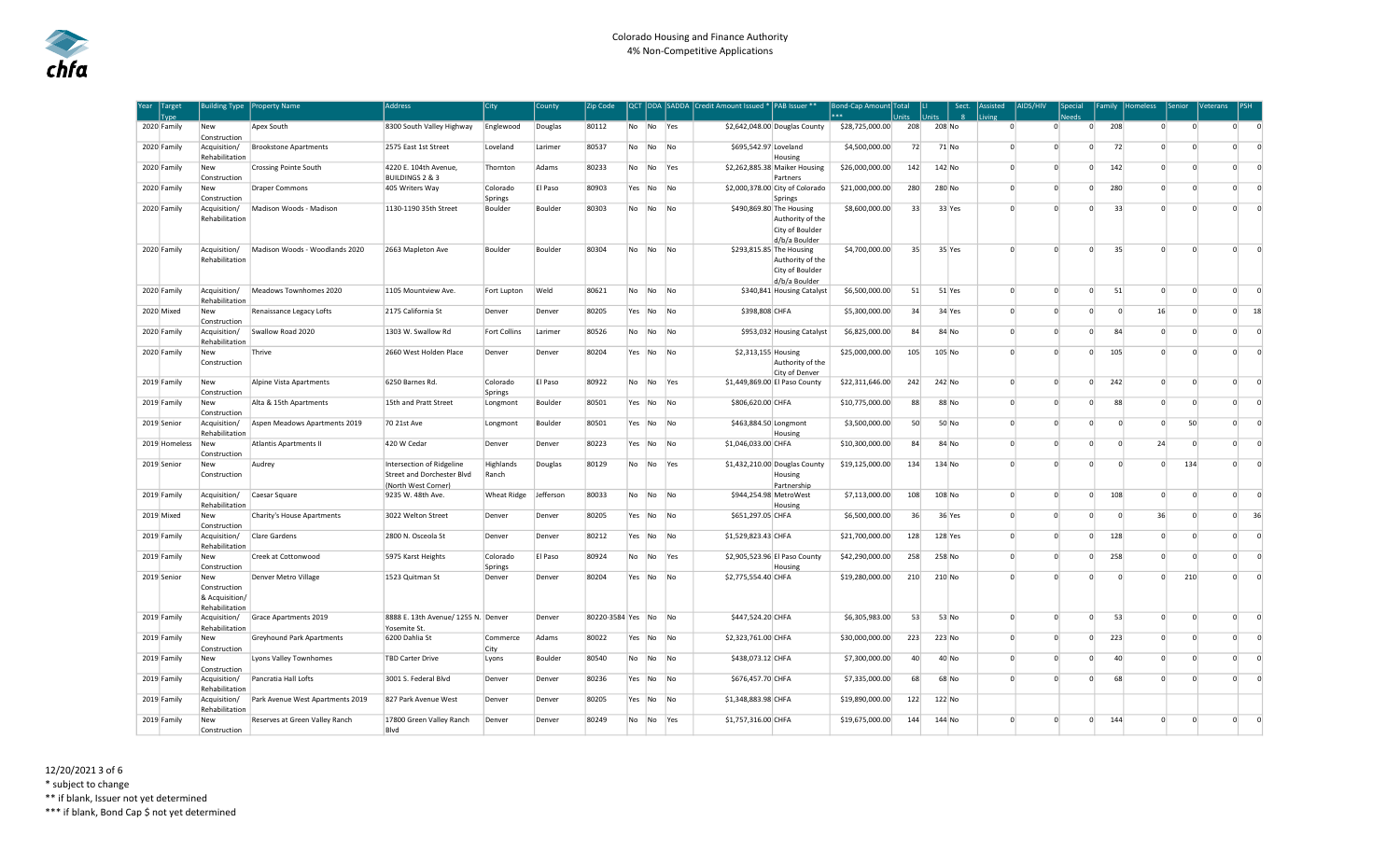| <b>Property Name</b>             | 20%<br>Units | 30%<br>Inits         | 40%<br>Units         | 50%<br>Units   | 60%                      | Units          | 70%<br><b>Units</b> | 80%<br><b>Units</b> | 100%<br>Units  | Studio   1 B<br><b>Units</b> | Units          | 2BR<br><b>Units</b> | 13 BR<br>Units | 4 BR<br>Units | $ 5$ BR<br>Units |                | PIS Date | <b>Sponsor Name</b>                                | <b>First Name</b> | Last Name    | Email                                                       | <b>Sponsor Phone</b> |
|----------------------------------|--------------|----------------------|----------------------|----------------|--------------------------|----------------|---------------------|---------------------|----------------|------------------------------|----------------|---------------------|----------------|---------------|------------------|----------------|----------|----------------------------------------------------|-------------------|--------------|-------------------------------------------------------------|----------------------|
| Apex South                       |              | $\Omega$             | $\overline{0}$       | $\overline{0}$ | $\overline{0}$           | 208            | $\overline{0}$      | $\overline{0}$      | $\overline{0}$ | $\overline{0}$               | 96             | 96                  | 16             |               | $\overline{0}$   | $\overline{0}$ |          | Apex Meridian South, LLC                           | Eric              | Hecox        | eric.hecox@sheaproperties.com                               | (303) 773-1700       |
| <b>Brookstone Apartments</b>     |              | $\overline{0}$       | $\overline{0}$<br>61 |                | 10                       | $\mathbf{0}$   | $\circ$             | $\overline{0}$      | $\overline{0}$ | $\mathbf{0}$                 | $\overline{0}$ | 47                  | 24             |               | $\overline{0}$   | $\overline{0}$ |          | Brookstone Partnership LLLP                        | Jeff              | Feneis       | jfeneis@lovelandhousing.org                                 | (970) 635-5925       |
| <b>Crossing Pointe South</b>     |              | $\overline{0}$<br>17 | 17                   |                | 43                       | 8              | 57                  | $\overline{0}$      | $\Omega$       | $\Omega$                     | 51             | 76                  | 15             |               | $\Omega$         | $\overline{0}$ |          | <b>Maiker Housing Partners</b>                     | Peter             | LiFari       |                                                             | 3032272076           |
| <b>Draper Commons</b>            |              | 15<br>$\Omega$       |                      | $\Omega$       | $\overline{0}$           | 265            | $\Omega$            | $\Omega$            | $\Omega$       | 14                           | 210            | 56                  | $\Omega$       |               | $\Omega$         | $\Omega$       |          | BCR Management, Inc.                               | Toby              | Gannett      | thomasbgannett@gmail.com                                    | 7196592910           |
| Madison Woods - Madison          |              | $\overline{0}$       | $\overline{0}$       | $\overline{0}$ | $\overline{0}$           | 33             | $\overline{0}$      | $\Omega$            | $\overline{0}$ | $\circ$                      | 11             | 14                  | 8              |               | $\overline{0}$   | $\mathbf{0}$   |          | <b>Boulder Housing Partners</b>                    | Jeremy            | Durham       | durhamj@boulderhousing.org                                  | (720) 564-4644       |
| Madison Woods - Woodlands 2020   |              | $\overline{0}$       | $\overline{0}$       | $\overline{0}$ | 35                       | $\overline{0}$ | $\overline{0}$      | $\overline{0}$      | $\overline{0}$ | $\overline{0}$               | $\overline{0}$ | 23                  | 11             |               | 1                | $\overline{0}$ |          | <b>Boulder Housing Partners</b>                    | Jeremy            | Durham       | durhamj@boulderhousing.org                                  | (720) 564-4644       |
| Meadows Townhomes 2020           |              | $\overline{0}$       | $\overline{0}$       | $\overline{0}$ | $\circ$                  | 51             | $\overline{0}$      | $\overline{0}$      | $\overline{0}$ | $\overline{0}$               | $\overline{0}$ | 35                  | 16             |               | $\overline{0}$   | $\overline{0}$ |          | <b>GHC Housing</b>                                 | <b>RJ</b>         | Miller       | rjmiller@ghchousing.com                                     | (818) 808-0600       |
| Renaissance Legacy Lofts         |              | $\overline{0}$<br>14 |                      | $\overline{7}$ | 8                        | 5 <sup>1</sup> | $\overline{0}$      | $\overline{0}$      | $\overline{0}$ | 6                            | 28             | $\overline{0}$      | $\overline{0}$ |               | $\overline{0}$   | $\overline{0}$ |          | Legacy Lofts LIHTC LLLP                            | John              | Parvensky    | jp@coloradocoalition.org                                    | (303) 285-5204       |
| Swallow Road 2020                |              | $\mathbf{0}$         | 5                    | 13             | 26                       | 40             | $\mathbf{0}$        | $\mathbf{0}$        | $\overline{0}$ | 0                            | $\mathbf 0$    | 42                  | 42             |               | $\overline{0}$   | $\overline{0}$ |          | Swallow Road Apartments LLLP                       | Steve             | Kuehneman    | skuehneman@carehousing.org                                  | (970) 829-1606       |
| Thrive                           | 10           | 27                   | 16                   |                | 9                        | 11             | 14                  | 18                  | $\Omega$       | $\Omega$                     | 30             | 33                  | 34             |               | $\Delta$         | $\overline{a}$ |          | Thrive Housing Partners LLLP                       | Ryan              | Tobin        | rtobin@denverhousing.org                                    | (720) 932-3154       |
| Alpine Vista Apartments          |              | $\overline{0}$       | $\overline{0}$       | $\overline{0}$ | $\overline{0}$           | 242            | $\overline{0}$      | $\mathbf{0}$        | $\circ$        | $\overline{0}$               | 84             | 122                 | 36             |               | $\overline{0}$   | $\mathbf{0}$   |          | Barnes Road LLLP                                   | Derek             | Mannelin     | dmannelin@tirolhousing.com                                  | 5032905005           |
| Alta & 15th Apartments           |              | $\overline{0}$       | $\overline{0}$       | $\overline{0}$ | 18                       | 70             | 0                   | $\mathbf{0}$        | $\overline{0}$ | $\overline{0}$               | 12             | 28                  | 36             | 12            |                  | $\mathbf{0}$   |          | Prospect                                           | Scott             | McFadden     | smcfadden@prospectprop.com                                  | 3034848815           |
| Aspen Meadows Apartments 2019    |              | $\overline{0}$       | $5\overline{)}$      | $\overline{0}$ | 45                       | $\overline{0}$ | $\overline{0}$      | $\overline{0}$      | $\overline{0}$ | $\overline{0}$               | 46             | $\overline{4}$      | $\overline{0}$ |               | $\circ$          | $\overline{0}$ |          | Aspen Meadows Senior Apartments LLC                | Jillian           | Baldwin      | jillian.baldwin@longmontha.com                              | 7204382381           |
| <b>Atlantis Apartments II</b>    |              | $\overline{0}$<br>24 |                      | $\Omega$       | $\overline{0}$           | 60             | $\overline{0}$      | $\overline{0}$      | $\overline{0}$ | 5 <sup>1</sup>               | 50             | 29                  | $\overline{0}$ |               | $\Omega$         | $\overline{0}$ |          | Atlantis Community Foundation                      | Pat               | Coyle        | pcoyle929@gmail.com                                         | 7206605210           |
| Audrey                           |              | $\overline{0}$       | $\overline{0}$       | $\overline{0}$ | $\mathbf{0}$             | 134            | $\mathbf{0}$        | $\overline{0}$      | $\overline{0}$ | $6 \mid$                     | 84             | 44                  | $\mathbf{0}$   |               | $\circ$          | $\mathbf{0}$   |          | The Audrey, LLC                                    | Ben               | Wullschlager | benjamin.wullschlager@sheapropertie (303) 486-1373<br>s.com |                      |
| Caesar Square                    |              | $\overline{0}$       | $\overline{7}$       | $\overline{0}$ | 43                       | 46             | $\overline{4}$      | 8                   | $\overline{0}$ | $\overline{0}$               | 38             | 68                  | 2              |               | $\mathbf 0$      |                |          | 0 10/28/2020 Jefferson County Housing Authority    | Lori              | Rosendahl    | Irosendahl@jcha.org                                         | (303) 403-5420       |
| Charity's House Apartments       |              | $\overline{0}$<br>36 |                      | $\overline{0}$ | $\circ$                  | $\overline{0}$ | $\overline{0}$      | $\overline{0}$      | $\overline{0}$ | $\overline{0}$               | 36             | $\overline{0}$      | $\overline{0}$ |               | $\overline{0}$   | $\mathbf{0}$   |          | Charity's House Apartments, LLLP                   | Kelly             | Gill         | kelly@bluelinedevelopment.com                               | (406) 926-1401       |
| Clare Gardens                    |              | $\overline{0}$       | $\overline{0}$       | 0              | $\overline{0}$           | 128            | $\mathbf{0}$        | $\overline{0}$      | $\mathbf 0$    | $\overline{0}$               | $\mathbf 0$    | $\overline{0}$      | 64             | 64            |                  | $\overline{0}$ |          | <b>Mercy Housing Mountains Plains</b>              | Kassidi           | Boening      | kboening@mercyhousing.org                                   | 3038303476           |
| Creek at Cottonwood              |              | $\overline{0}$       | $\overline{0}$       | 0              | $\circ$                  | 258            | $\mathbf{0}$        | $\mathbf{0}$        | $\mathbf 0$    | $\overline{0}$               | 84             | 126                 | 48             |               | $\mathbf 0$      | $\overline{0}$ |          | Pedcor Investments, A Limited Liability<br>Company | Phillip           | Stoffregen   | pjstoffy@pedcor.net                                         | 3175870320           |
| Denver Metro Village             |              | $\overline{0}$       | $\overline{0}$<br>89 |                | $\overline{0}$           | 32             | $\overline{0}$      | 89                  | $\overline{0}$ | 62                           | 148            | $\overline{0}$      | $\overline{0}$ |               | $\overline{0}$   |                |          | 0 12/20/2020 MGL Partners                          | Greg              | Glade        | gglade@mglpartners.com                                      | (303)947-2515        |
| Grace Apartments 2019            |              | $\overline{0}$       | $\overline{0}$       | $\Omega$       | 37                       | 16             | $\overline{0}$      | $\overline{0}$      | $\overline{0}$ | $\Omega$                     | $\vert$ 1      | 26                  | 22             |               | $\overline{4}$   | $\overline{0}$ |          | Mercy Housing Mountain Plains                      | Kuhl              | Brown        | kuhl.brown@mercyhousing.org                                 | (303) 830-3476       |
| <b>Greyhound Park Apartments</b> |              | $\overline{0}$       | $\overline{7}$       | $\mathbf{3}$   | $\overline{\phantom{a}}$ | 211            | $\mathbf{0}$        | $\overline{0}$      | $\Omega$       | 13                           | 84             | 90                  | 36             |               | $\overline{0}$   | $\overline{0}$ |          | Greyhound Park Apartments LLLP                     | Joe               | DelZotto     | jad@delwest.com                                             | (720) 708-4065       |
| Lyons Valley Townhomes           |              | $\overline{0}$       | $\overline{0}$       | $\Omega$       | $\overline{0}$           | 40             | $\overline{0}$      | $\overline{0}$      | $\overline{0}$ | $\overline{0}$               | $\mathbf 0$    | 29                  | 11             |               | $\overline{0}$   | $\mathbf{0}$   |          | Lyons Valley Townhomes, LP                         | Nathan            | Lopuch       | nathanl@smgmt.net                                           | (406) 541-0999       |
| Pancratia Hall Lofts             |              | $\Omega$<br>17       |                      | $\Omega$       | $\overline{0}$           | 26             | $\mathbf{0}$        | 25                  | $\overline{0}$ | $\overline{3}$               | 30             | 17                  | 18             |               | $\overline{0}$   | $\overline{0}$ |          | Pancratia Hall Partners LLC                        | Jim               | Hartman      | jim@hartmanelyinvestments.com                               | (720) 333-0110       |
| Park Avenue West Apartments 2019 |              | $\overline{0}$       | 20<br>5              |                | 21                       | 38             | $\mathbf 0$         | 38                  | $\mathbf 0$    | $\mathbf{0}$                 | 61             | 61                  | $\overline{0}$ |               | $\mathbf 0$      | $\overline{0}$ |          | Denver Leased Housing Associates VII, LLLP         | Russell           | Condas       | rcondas@Dominiuminc.com                                     | (303) 586-2346       |
| Reserves at Green Valley Ranch   |              | 36<br>$\overline{0}$ |                      | $\overline{7}$ | 12                       | 10             | 50                  | 29                  | $\overline{0}$ | $\overline{0}$               | 48             | 54                  | 42             |               | $\overline{0}$   | $\overline{0}$ |          | Overland Property Group                            | Matt              | Gillam       | matt@ovpgroup.com                                           | (913) 396-6310       |

12/20/2021 4 of 6 \* subject to change

\*\* if blank, Issuer not yet determined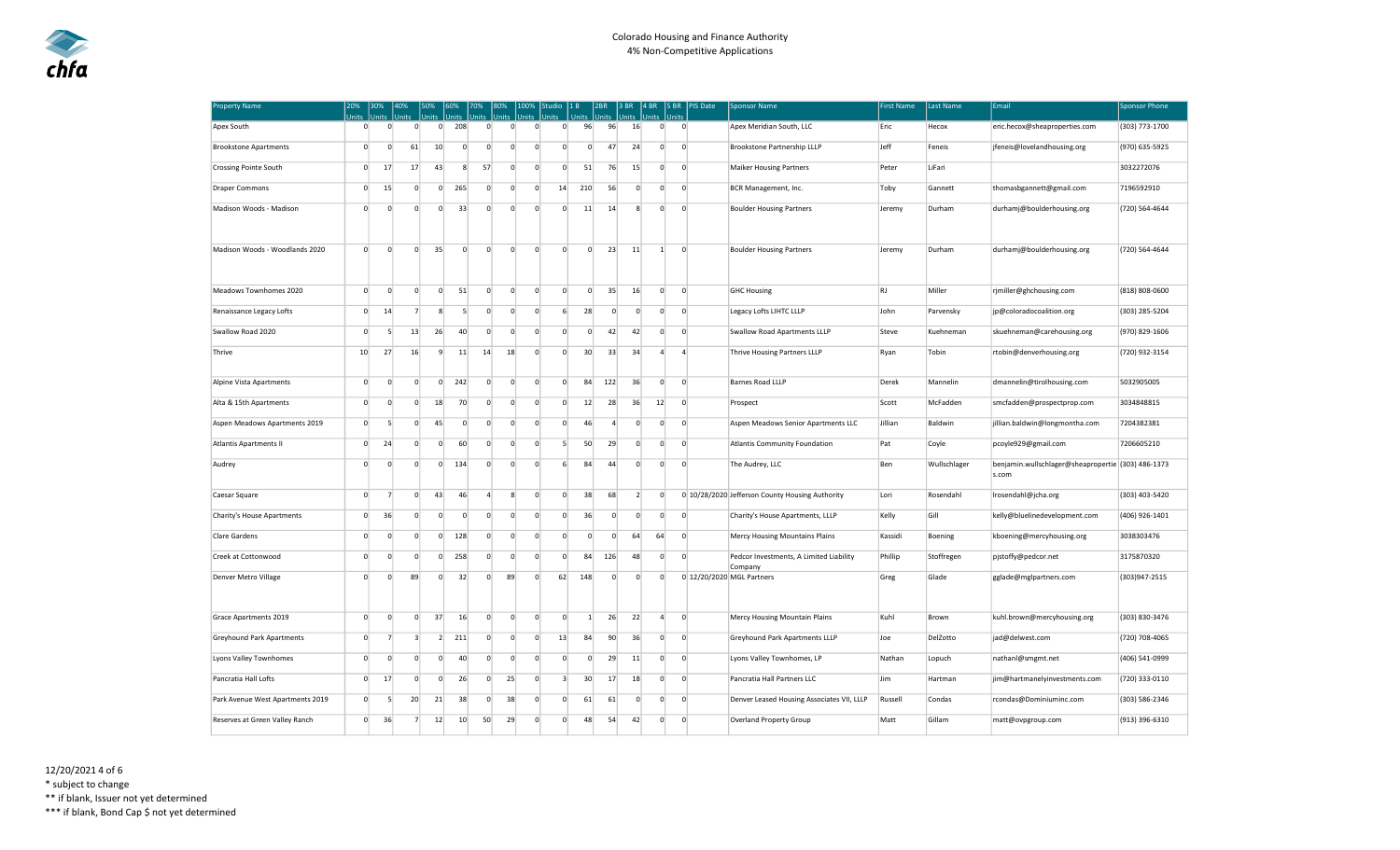| Year<br>Target | <b>Building Type</b> | <b>Property Name</b>           | <b>Address</b>                | City         | l Countv  | <b>Zip Code</b> | QCT       |     |                | DDA SADDA Credit Amount Issued *  PAB Issuer ** |                                 | Bond-Cap Amount Total |              |        | Sect.  | l Assisted | <b>AIDS/HIV</b> | Special      |     | Family Homeless | <b>Senior</b> | <b>IVeterans</b> | <b>IPSH</b> |
|----------------|----------------------|--------------------------------|-------------------------------|--------------|-----------|-----------------|-----------|-----|----------------|-------------------------------------------------|---------------------------------|-----------------------|--------------|--------|--------|------------|-----------------|--------------|-----|-----------------|---------------|------------------|-------------|
| <b>Tvpe</b>    |                      |                                |                               |              |           |                 |           |     |                |                                                 |                                 | ***                   | <b>Units</b> | Units  | -8     | Living     |                 | <b>Needs</b> |     |                 |               |                  |             |
| 2019 Mixed     | New                  | Stella                         | 5200 N Lincoln Street         | Denver       | Denver    | 80216           | Yes No No |     |                |                                                 | \$1,616,319.00 City & County of | \$22,000,000.00       | 132          | 131 No |        |            |                 | 16           | 116 |                 |               |                  |             |
|                | Construction         |                                |                               |              |           |                 |           |     |                |                                                 | Denver                          |                       |              |        |        |            |                 |              |     |                 |               |                  |             |
| 2019 Senior    | New                  | <b>Traditions at Lafayette</b> | NE corner of Exempla Circle   | Lafavette    | Boulder   | 80026           | Yes No    |     | N <sub>0</sub> | \$1,082,158.78 CHFA                             |                                 | \$14,900,000.00       | 133          | 131 No |        |            |                 |              |     |                 | 133           |                  |             |
|                | Construction         |                                | and S. 112th Street           |              |           |                 |           |     |                |                                                 |                                 |                       |              |        |        |            |                 |              |     |                 |               |                  |             |
| 2018 Mixed     | New                  | Bridgewater Castle Rock        | 4001 Home St                  | Castle Rock  | Douglas   | 80108           | <b>No</b> | No. | <b>Yes</b>     |                                                 | \$980,491.98 Douglas County     | \$30,438,857.00       | 142          |        | 97 No  | 97         |                 |              |     |                 | 45            |                  |             |
|                | Construction         |                                |                               |              |           |                 |           |     |                |                                                 | <b>Housing Partners</b>         |                       |              |        |        |            |                 |              |     |                 |               |                  |             |
| 2018 Senior    | New                  | <b>Centennial Crossing</b>     | 6263 South Parker Road (SW    | Centennial   | Arapahoe  | 80016           | <b>No</b> | No. | <b>Yes</b>     | \$2,138,268.68 CHFA                             |                                 | \$28,685,000.00       | 209          | 209 No |        |            |                 |              |     |                 |               |                  |             |
|                | Construction         |                                | corner of S Parker Road and E |              |           |                 |           |     |                |                                                 |                                 |                       |              |        |        |            |                 |              |     |                 |               |                  |             |
|                |                      |                                | Fair Place)                   |              |           |                 |           |     |                |                                                 |                                 |                       |              |        |        |            |                 |              |     |                 |               |                  |             |
| 2018 Family    | Acquisition/         | Gateway North                  | 1005 Decatur Street           | Denver       | Denver    | 80204           | Yes       | No. | <b>No</b>      | \$1,426,127.68 DHA                              |                                 | \$18,250,000.00       | 95           |        | 95 No  |            |                 |              | 95  |                 |               |                  |             |
|                | Rehabilitation       |                                |                               |              |           |                 |           |     |                |                                                 |                                 |                       |              |        |        |            |                 |              |     |                 |               |                  |             |
| 2018 Senior    | Acquisition/         | Golden West Communities Senior | 1055 Adams Circle             | Boulder      | Boulder   | 80303           | Yes       | No. | N <sub>0</sub> | \$2,651,109.58 CHFA                             |                                 | \$39,000,000.00       | 253          | 253 No |        |            |                 |              |     |                 | 253           |                  |             |
|                | Rehabilitation       |                                |                               |              |           |                 |           |     |                |                                                 |                                 |                       |              |        |        |            |                 |              |     |                 |               |                  |             |
| 2018 Family    | Acquisition/         | Notable                        | 730 Simms Street              | Lakewood     | Jefferson | 80401           | Yes       | No  | N <sub>0</sub> | \$2,092,861.67 CHFA                             |                                 | \$31,000,000.00       | 218          | 218 No |        |            |                 |              | 218 |                 |               |                  |             |
|                | Rehabilitation       |                                |                               |              |           |                 |           |     |                |                                                 |                                 |                       |              |        |        |            |                 |              |     |                 |               |                  |             |
| 2018 Family    | New                  | <b>Range View Apartments</b>   | Montview Blvd, and Sable      | Aurora       | Adams     | 80011           | Yes       | No. | N <sub>0</sub> | \$1,945,609.00 CHFA                             |                                 | \$27,230,000.00       | 223          | 223 No |        |            |                 |              | 223 |                 |               |                  |             |
|                | Construction         |                                | Blvd.                         |              |           |                 |           |     |                |                                                 |                                 |                       |              |        |        |            |                 |              |     |                 |               |                  |             |
| 2017 Family    | New                  | Lakeview on the Rise           | 202 Stoney Brook Rd.          | Fort Collins | Larimer   | 80525           | No        | No. | N <sub>o</sub> |                                                 | \$1,827,425.97 Housing Catalyst | \$30,950,600.00       | 180          | 180 No |        |            |                 |              | 180 |                 |               |                  |             |
|                | Construction         |                                |                               |              |           |                 |           |     |                |                                                 |                                 |                       |              |        |        |            |                 |              |     |                 |               |                  |             |
| 2017 Family    | <b>New</b>           | Larkridge Apartments           | 16198 Grant Street            | Thornton     | Adams     | 80023           | <b>No</b> | No. | Yes:           |                                                 | \$3,724,278.00 Adams County     | \$60,014,000.00       | 338          | 338 No |        |            |                 |              |     |                 |               |                  |             |
|                | Construction         |                                |                               |              |           |                 |           |     |                |                                                 | Housing                         |                       |              |        |        |            |                 |              |     |                 |               |                  |             |
| 2017 Family    | New Const w/         | South Range Crossings          | SW Corner of J Morgan Blvd    | Parker       | Douglas   | 80134           | <b>No</b> | No. | N <sub>0</sub> | \$2,034,286.40 CHFA                             |                                 | \$31,000,000.00       | 204          | 204 No |        |            |                 |              | 204 |                 |               |                  |             |
|                | <b>Fed Subsidies</b> |                                | and Ironstone Wav             |              |           |                 |           |     |                |                                                 |                                 |                       |              |        |        |            |                 |              |     |                 |               |                  |             |
| 2017 Family    | New                  | St Mark Village                | 3101 W 97th Avenue            | Westminster  | Adams     | 80031           | No        | No. | Yes            | \$1,963,744.73 CHFA                             |                                 | \$32,200,000.00       | 216          |        | 215 No |            |                 |              | 216 |                 |               |                  |             |
|                | Construction         |                                |                               |              |           |                 |           |     |                |                                                 |                                 |                       |              |        |        |            |                 |              |     |                 |               |                  |             |

12/20/2021 5 of 6 \* subject to change \*\* if blank, Issuer not yet determined \*\*\* if blank, Bond Cap \$ not yet determined